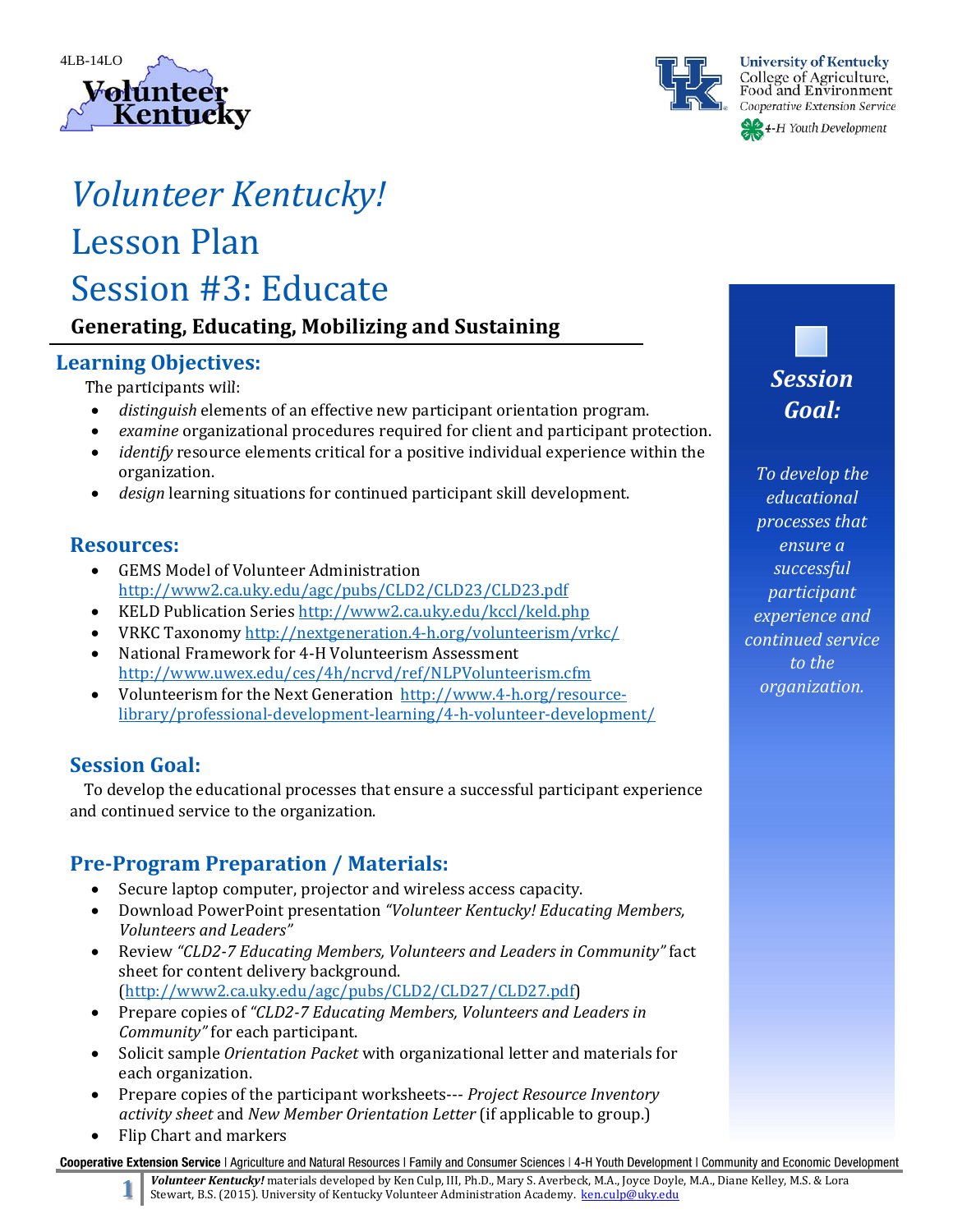## **Review from Previous Session:**

Ask Encourage participants to share the results from the previous session's homework assignment.

(This will become a component of their culminating project.)

- Identify and articulate a Needs Assessment issue and conduct a SWOT Profile with your organization and gather the input of at least 15 people.
- Create a Volunteer Position Description for a high need or new position in your organization.
- Develop a Volunteer Recruitment Plan for your organization.

## **Background:**

Share *Read* the following excerpt:

*"Educated, empowered members, volunteers, and leaders are more effective in serving any community organization. Educating adds stability, quality and effectiveness to organizations and its programs. Members, volunteers and leaders who understand their duties, roles and responsibilities will not only serve the organization more effectively, but also the clientele with whom they have contact. But all too often, little attention is given to helping a new member, volunteer or leader understand the "big picture" profile of the organization, its purpose, as well as the individual's service opportunities."*

## **Introductory Activity:**

Ask Pose the following discussion questions:

- *"You just began volunteering for a new organization; what questions would you have as a new volunteer?"*
- *"Why would a new member be reluctant to ask questions?"*
- *"If an organization provides excellent volunteer opportunities for \_\_\_\_\_\_\_\_\_\_\_\_\_\_\_\_\_\_\_\_ \_\_\_\_\_\_\_\_\_\_\_\_\_\_\_\_\_\_\_\_\_\_\_\_\_\_\_\_\_\_\_\_\_\_\_\_\_\_ (insert the mission statement), what would you do to make new volunteers feel welcome and become engaged in service?"*
- *"What information should be shared with a new member who is joining or a new volunteer that is beginning to serve the organization?"*
- Ask Encourage participants to respond with different ideas in order to introduce the concept of differences in current and future roles in the organization.

#### **Respond** Reply by reading the following:

*"Educating, empowering and equipping an organization's volunteers adds stability, quality and effectiveness to the organization and the programs it provides."*

*Educated, empowered members, volunteers, and leaders are more effective in serving any community organization.*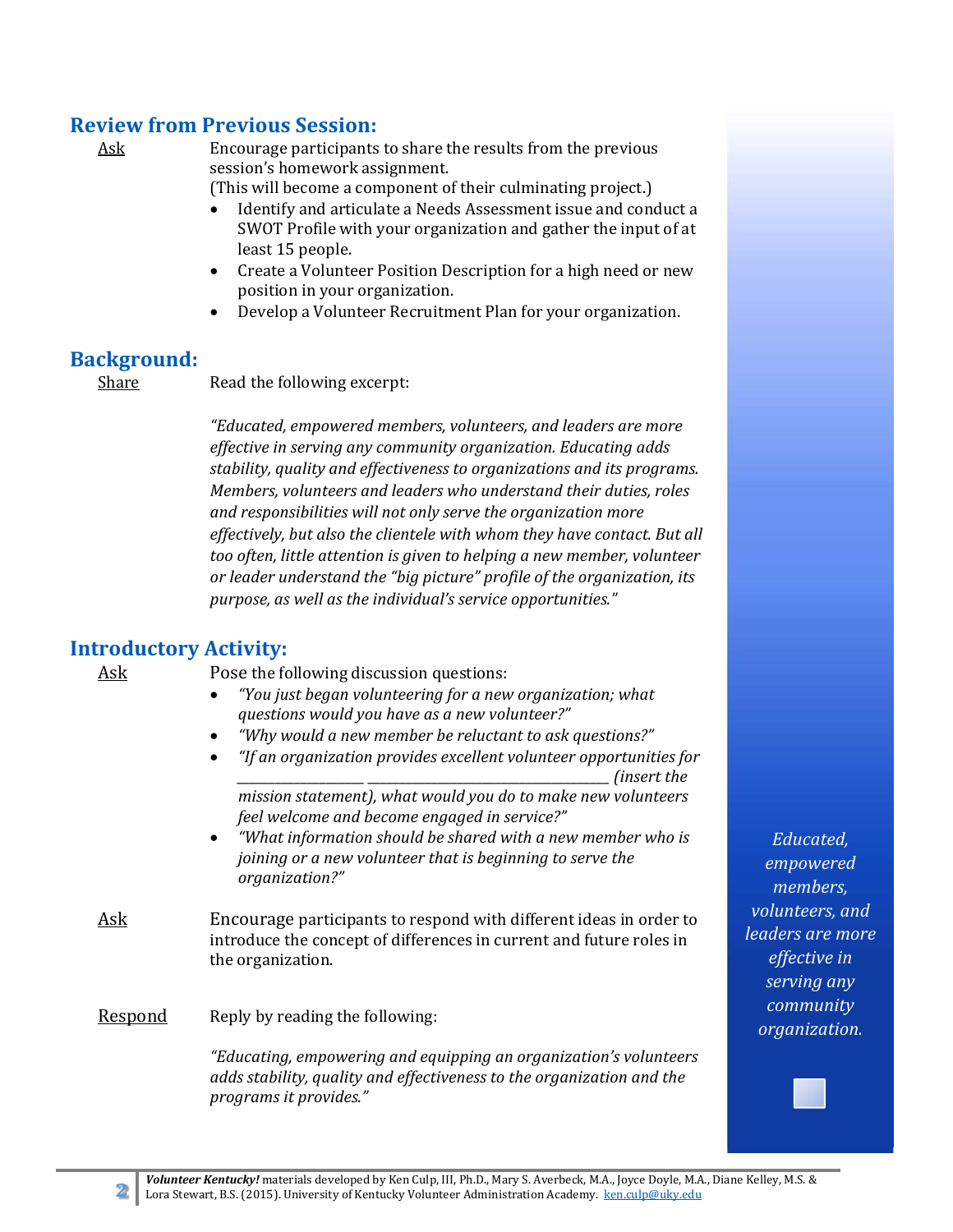#### **Objective 1: Distinguish elements of an effective new participant orientation program.**

Share Read the following points from the Fact Sheet CLD 2-7:

 "*The initial step in educating is orient. Orientation provides an overview of the organization's programs and activities, policies, procedures and programs. Additionally, the roles and responsibilities of paid and volunteer staff, organizational leadership structure, and ways that individuals can serve the organization should be covered. Orientation should be presented to all newcomers; both paid and volunteer."*

#### *Learning Activity 1.1:*

Discuss Divide the participants into small groups of people from similar organizations. Provide this scenario for group discussion:

> *"You need to develop orientation packets that will introduce new volunteers to your organization. Orientation packets should provide an overview, introduction and any supporting materials that might answer volunteers' questions regarding your organization, as well as ways in which members, volunteers and leaders can be involved. You decide to provide an orientation letter with the packet. Provide copies of the example "Who are the \_\_\_\_\_\_\_\_\_\_\_\_\_\_\_\_\_\_\_\_\_\_\_volunteers?"*

> Utilize the sample letter to create your own orientation letter. Evaluate the letter to ensure that it contains the following orientation components:

- Does the language make new volunteers feel welcome? What additional items could be included to make them feel welcome and informed?
- What is the mission of the organization?
- Would you understand the culture of the organization from the information included in the letter?
- $\bullet$  Is the focus of the programs offered by the organization clearly articulated?
- Do you find opportunities to be of service and be involved in this organization?
- Is the relationship between members, volunteers, leaders and paid staff outlined clearly?
- Ask Pose the following questions:

*"What other items would you provide in your new volunteer orientation packet?"* 

(For example, you might include an annual report, pictures, an officer chairman directory, a membership brochure, a promotional incentive such as a pen from your organization, etc.)

*"How would you present the orientation packet information?"* (Packets could be distributed at a meeting, through a conversation with a mentor or new recruit, distributed through the mail or at an orientation luncheon for new members).

*Educating adds stability, quality and effectiveness*

*to organizations and its programs.*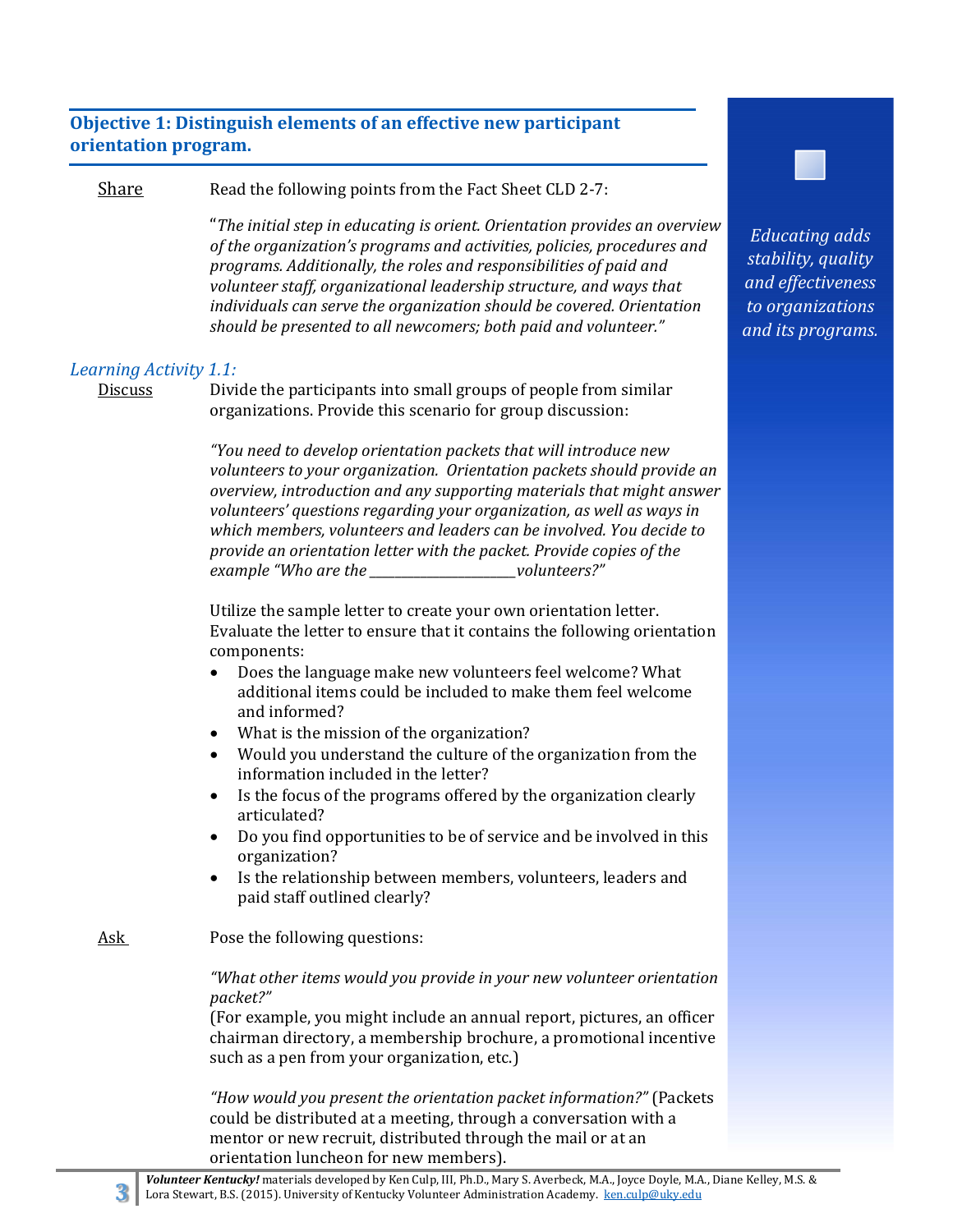#### **Objective 2: Examine organizational procedures required for client and participant protection.**

Share Read the following information from the Fact Sheet CLD 2-7:

*"One of the most unfortunate aspects of group participation in public projects and activities is the issue of liability or risk resulting from participation. Many organizations often overlook or ignore making members, volunteers and leaders aware of risk management strategies. In the protecting phase of the education process, volunteers learn about risk management strategies such as appropriate and acceptable behaviors, conflict resolution, personal liability and confidentiality issues. Risk management education for members, volunteers and leaders includes explaining the concept of risk management, developing an awareness of potential liabilities, alternative methods of insuring losses, and developing procedures to minimize liabilities. Risk can focus on overall organizational protection or specific event risks for identifying necessary procedures. Client protection examples include a signed photo release on a membership form, allowing individual photos to appear in print or web‐based media, a 'hold harmless' clause on an enrollment form, liability shields or other procedures related to specific situations."*

#### *Learning Activity 2.1:*

Identify Describe an activity involving volunteers and clients conducted by your organization. Assess the risks and liability inherent to that activity.

- What potential risk or liability issues could the organizations face with this project?
- What steps should the organizations take in educating volunteers to reduce risk?

#### **Risk/liability potential**

- o Discuss appropriate and acceptable behavior.
- $\circ$  Identify areas on the property that have a higher risk for individual injury.

#### **Potential steps to minimize liability**

- $\circ$  How to handle difficult situations and confidentiality issues.
- $\circ$  Orienting and teaching all volunteers.
- $\circ$  Consider organizational liability policy or site liability policy.

**Objective 3: Evaluate resource elements critical for a positive individual experience within the organization**

#### Share Read the following excerpt:

"*Leaders, members and volunteers should not be expected to provide their own personal resources in order to serve the community or organization. The organization should identify the specific resources necessary to allow the participant to be successful at all levels of participation: implementing leadership roles and responsibilities,*

*Members, volunteers and leaders who understand their duties, roles and responsibilities will not only serve the organization more effectively, but also the clientele with whom they have contact.*

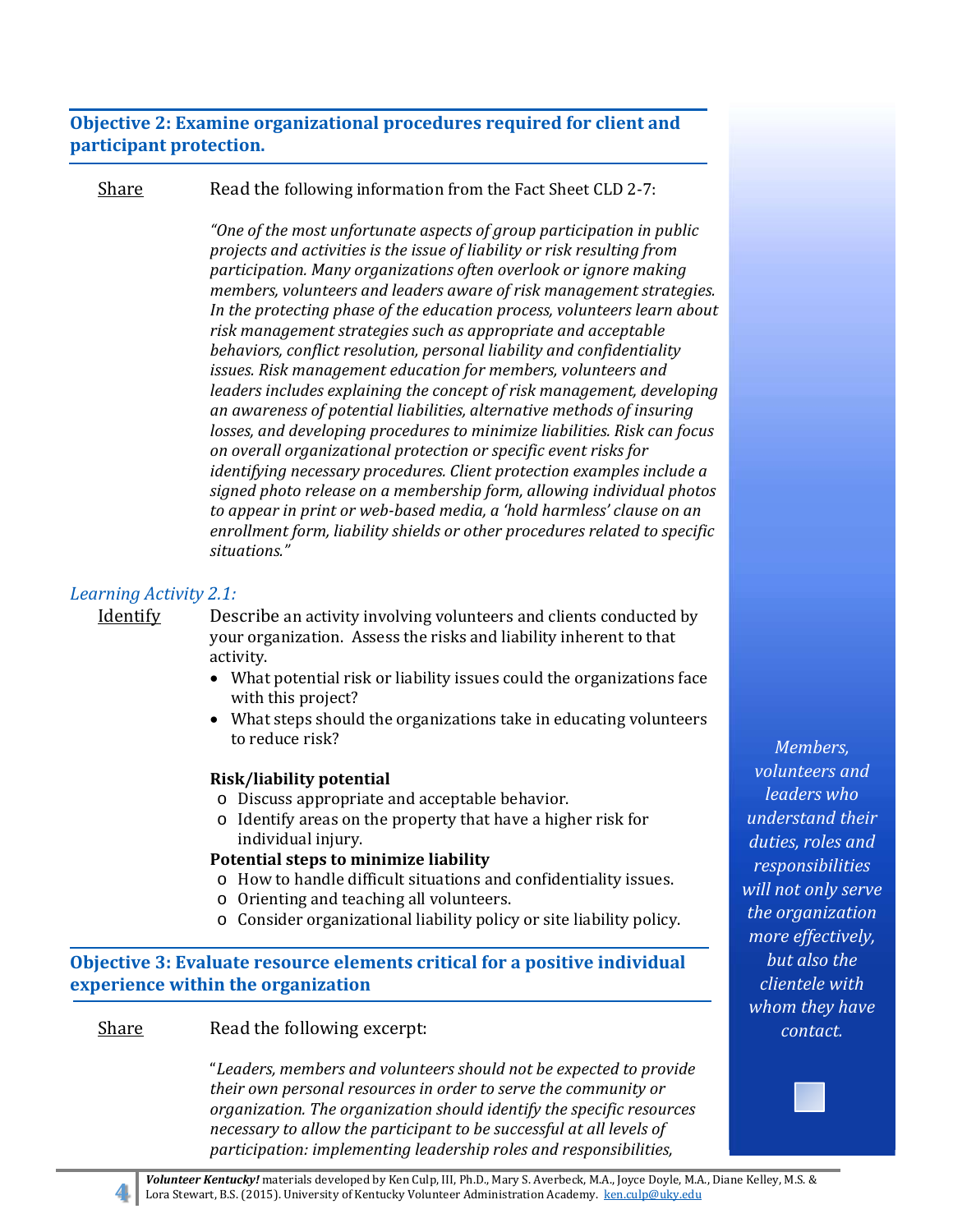*community volunteer service projects for desired impact or simply member education activities. Resource areas can include human resources (identifying other individuals who can provide support, skills, or services); financial resources such as the identification of sources of funding, budgetary guidelines, and fund‐raising strategies; education or technology resources such as curriculum, computers, software packages, internet access, wireless service or facility resources, such as meeting room space."*

What resources may be provided by sponsors or cooperating organizations? As an action plan is developed, the volunteer administrator should educate members, volunteers and leaders regarding resources available for use to ensure a positive experience in the organization.

#### *Learning Activity 3.1:*

Ask Encourage each group representing organizations with similar missions or serving similar audiences to identify the resource elements required for volunteers to complete a specific project or activity, using the following scenario:

> *"The County Historical Society plans to hold a Spring Community Quilt Show in conjunction with the community's annual Spring Festival."*

Using the **Project Resource Inventory worksheet**, ask small groups to identify the human, financial, technology or facility resources that the organization should provide for project success. (Examples may include): 

**Human:** Includes project chairmen, project leaders, volunteers (such as marketing, registration, scoring, set-up, concessions, awards, etc). speakers, parents, support staff, etc.

**Financial:** Includes cash for awards, ribbons and plaques, refreshments, lunch, registration supplies (could be in-kind donations or sponsor donations), etc.

**Technology**: Such as computers for registering participants; software to prepare marketing flyers, registration sheets, judging cards; posting website information; wireless access for on-site scoring, projectors, laptops, etc.

**Facilities:** A large room for judging; break-out rooms for scoring, tabulations, refreshments, etc., restrooms, parking, registration area, private office space for tabulating results, kitchen for storing food supplies, concession area, etc.

**Objective 4: Design learning situations for continued participant skill development**



*But all too often, little attention is given to helping a new member, volunteer or leader understand the "big picture" profile of the organization, its purpose, as well as the individual's service opportunities.*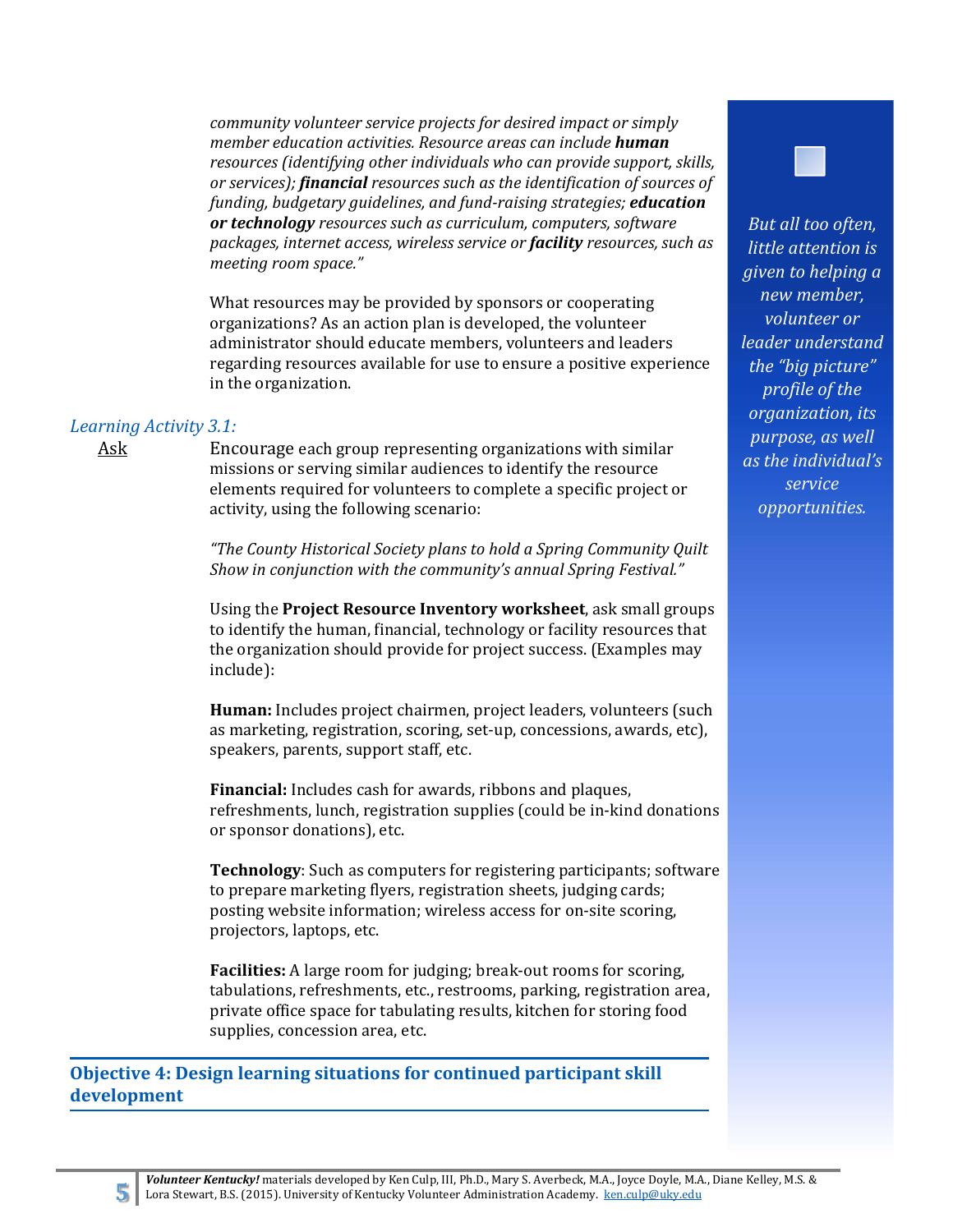$\frac{\text{Share}}{\text{Reader}}$  Read the following excerpt: "*Additional teaching or learning opportunities related to specific skills and knowledge can assist members, volunteers or leaders in*

*carrying out their responsibilities. Additionally, teaching opportunities should be presented that will develop personal volunteer development and leadership skills. Education should be conducted in a variety of ways (individually, through group meetings, workshops, classes or on‐line) and address multiple learning styles. One reason that contributes to volunteer turnover is insufficient learning opportunities."*

*"Educational opportunities go beyond initial orientation, risk management, and resource access. Developing member, volunteer and leader skills makes the organization more effective in representing the organization throughout the community."*

Ask Pose the following question for group responses: "*What tools or resources could be used to educate members, volunteers or leaders?"*

#### *Learning Activity 4.1:*

Ask Encourage participants to answer the following:

The Leadership Committee wants to add more depth to their traditional leadership programs - going beyond distribution of officer and chairmen training materials. How would you design different learning opportunities that offer skill development for both members, volunteers and leaders? Break into small groups to discuss the following questions:

- What specific knowledge or skills beyond understanding officer/chairmen roles and responsibilities - would you select to educate members, volunteers and leaders?
- What different teaching methods could you use to meet the needs and fit the schedules of your members, volunteers and leaders?

**Example:** A three-part program has been planned to enhance the skills of members, volunteers and leaders in our organization. This program includes:

A lesson on "Effective Conflict Resolution" from the KELD curriculum Section I - to build skills for members, volunteers and leaders.

http://www2.ca.uky.edu/agc/pubs/cld1/cld17/cld17.pdf 

- A lesson for Councils and Boards featuring conflict resolution scenarios and role-play situations during the first 30 minutes, in addition to roles and responsibilities training.
- Website postings of all conflict resolution materials and roles and responsibilities for on-line reference.

*"Educational opportunities go beyond initial orientation, risk management, and resource access.*

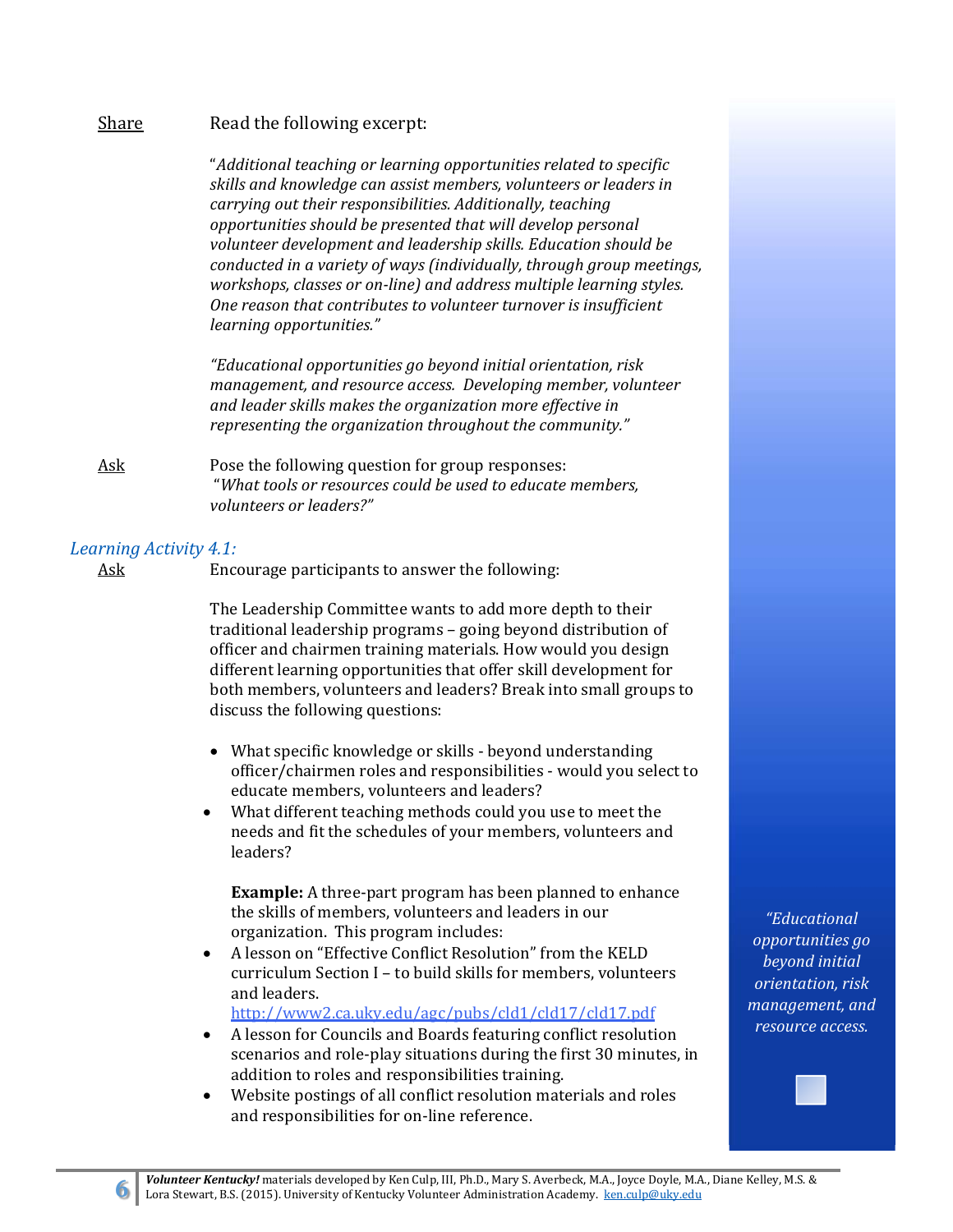## **Summary:**

Share Read the following excerpt:

"*An organization must determine how to educate volunteers at different levels of service and stages of involvement and experience. Educating may involve getting a new volunteer off to a good start with orientation, helping volunteers manage risk by implementing prescribed risk management strategies, providing volunteers with resources for a positive experience or making continued skill education a part of ongoing support activities. Educating volunteers at all levels adds stability to organizations. Education volunteers enables and empowers members, volunteers and leaders to effectively represent, serve and lead. Including an effective education component to volunteer programs ensures that volunteers are more likely to be retained in their role and expand the outreach of the organization and its programs to audiences who would otherwise not be served."*

## **Evaluation:**

Review the orientation packet that each participant has created and determine if the criteria for an effective orientation packet (as identified in KELD 2-7 at http://www2.ca.uky.edu/agc/pubs/CLD2/CLD27/CLD27.pdf) have been met.

## **For next session:**

- Choose one of the following options as your project to complete before the next session. (This should be a component of your final project.)
	- $\circ$  Develop a Volunteer Orientation program for new volunteers. The Orientation could be on-line or presented to a group of people. It should be a complete, finished package including objectives and an evaluation. (A group Orientation must include a lesson plan.)
	- o Create a Development Activity for new or continuing volunteers. Include a lesson plan, objectives, a description of the target audience and an evaluation.
- Bring your Passport to each meeting in order to have credit given by the instructor.
- Stamp the passport of each attendee to signify completion of this session.
- Continue working on your culminating project.

## **References:**

Culp, III, K. (2004). The GEMS toolbox. [On-line] Available at: http://www2.ca.uky.edu/4hguid\e/gems\_toolbox. Accessed on January 22, 2015. 

Culp, III, K., Aldenderfer, A.E., Allen, L.A., Fannin-Holliday, S.G., Ford, R.C. & Goodwin, C.A. (2005). Orchestrating volunteer orientation: Introducing the O.B.O.E. model. *Journal of Extension* [On-line], 43(6). Article 6TOT5. Available at: http://www.joe.org/joe/2005december/tt5.php 

Culp, III, K., Deppe, C.A., Castillo, J.X. & Wells, B.J. (1998). The GEMS model of volunteer administration. *The Journal of Volunteer Administration* 16 (4) 36‐41. 



*"Developing member, volunteer and leader skills makes the organization more effective in representing the organization throughout the community."*